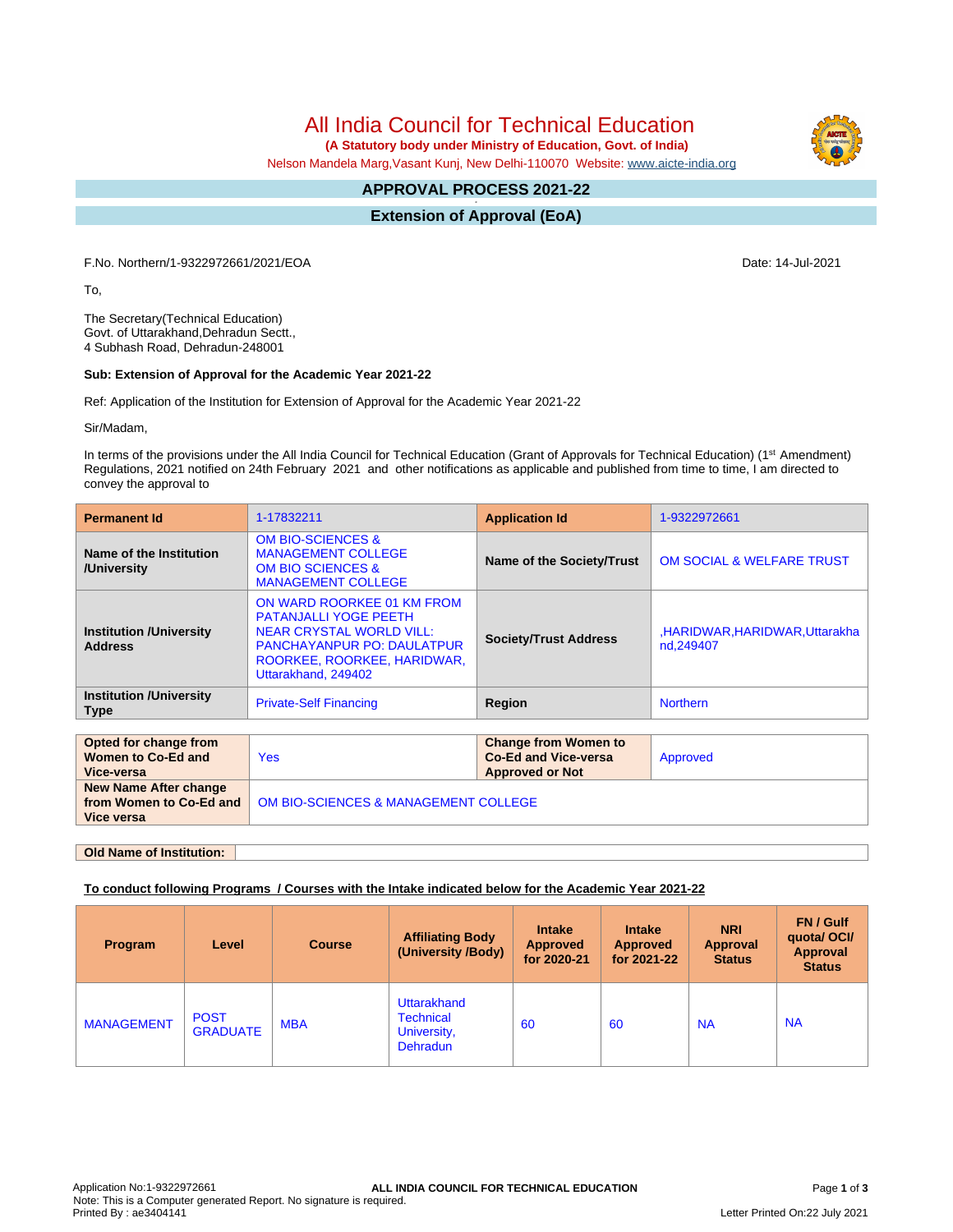## **It is mandatory to comply with all the essential requirements as given in APH 2021-22 (Appendix 6)**

# **Important Instructions**

- 1. The State Government/ UT/ Directorate of Technical Education/ Directorate of Medical Education shall ensure that 10% of reservation for Economically Weaker Section (EWS) as per the reservation policy for admission, operational from the Academic year 2019-20 is implemented without affecting the reservation percentages of SC/ ST/ OBC/ General. However, this would not be applicable in the case of Minority Institutions referred to the Clause (1) of Article 30 of Constitution of India. Such Institution shall be permitted to increase in annual permitted strength over a maximum period of two years.
- 2. The Institution offering courses earlier in the Regular Shift, First Shift, Second Shift/Part Time now amalgamated as total intake shall have to fulfil all facilities such as Infrastructure, Faculty and other requirements as per the norms specified in the Approval Process Handbook 2021-22 for the Total Approved Intake. Further, the Institutions Deemed to be Universities/ Institutions having Accreditation/ Autonomy status shall have to maintain the Faculty: Student ratio as specified in the Approval Process Handbook.
- 3. Strict compliance of Anti-Ragging Regulation, Establishment of Committee for SC/ ST, Establishment of Internal Complaint Committee (ICC), Establishment of Online Grievance Redressal Mechanism, Barrier Free Built Environment for disabled and elderly persons, Fire and Safety Certificate should be maintained as per the provisions made in Approval Process Handbook and AICTE Regulation notified from time to time.
- 4. In case of any differences in content in this Computer generated Extension of Approval Letter, the content/information as approved by the Executive Council / General Council as available on the record of AICTE shall be final and binding.

**Prof.Rajive Kumar Member Secretary, AICTE**

Copy \*\* to:

### **1. The Director of Technical Education\*\*, Uttarakhand**

**2**. **The Registrar\*\*,** Uttarakhand Technical University, Dehradun

### **3. The Principal / Director,** OM BIO-SCIENCES & MANAGEMENT COLLEGE On Ward Roorkee 01 Km From Patanjalli Yoge Peeth Near Crystal World Vill: Panchayanpur Po: Daulatpur Roorkee, Roorkee,Haridwar, Uttarakhand,249402

**4. The Secretary / Chairman,**

HARIDWAR,HARIDWAR Uttarakhand,249407

# **5. The Regional Officer,**

All India Council for Technical Education Govt. Polytechnic Campus Adjoining Directorate of Technical Education Vikas Nagar, Kanpur-208 002, Uttar Pradesh

### **6. Guard File(AICTE)**

Note: Validity of the Course details may be verified at <http://www.aicte-india.org/> **.**